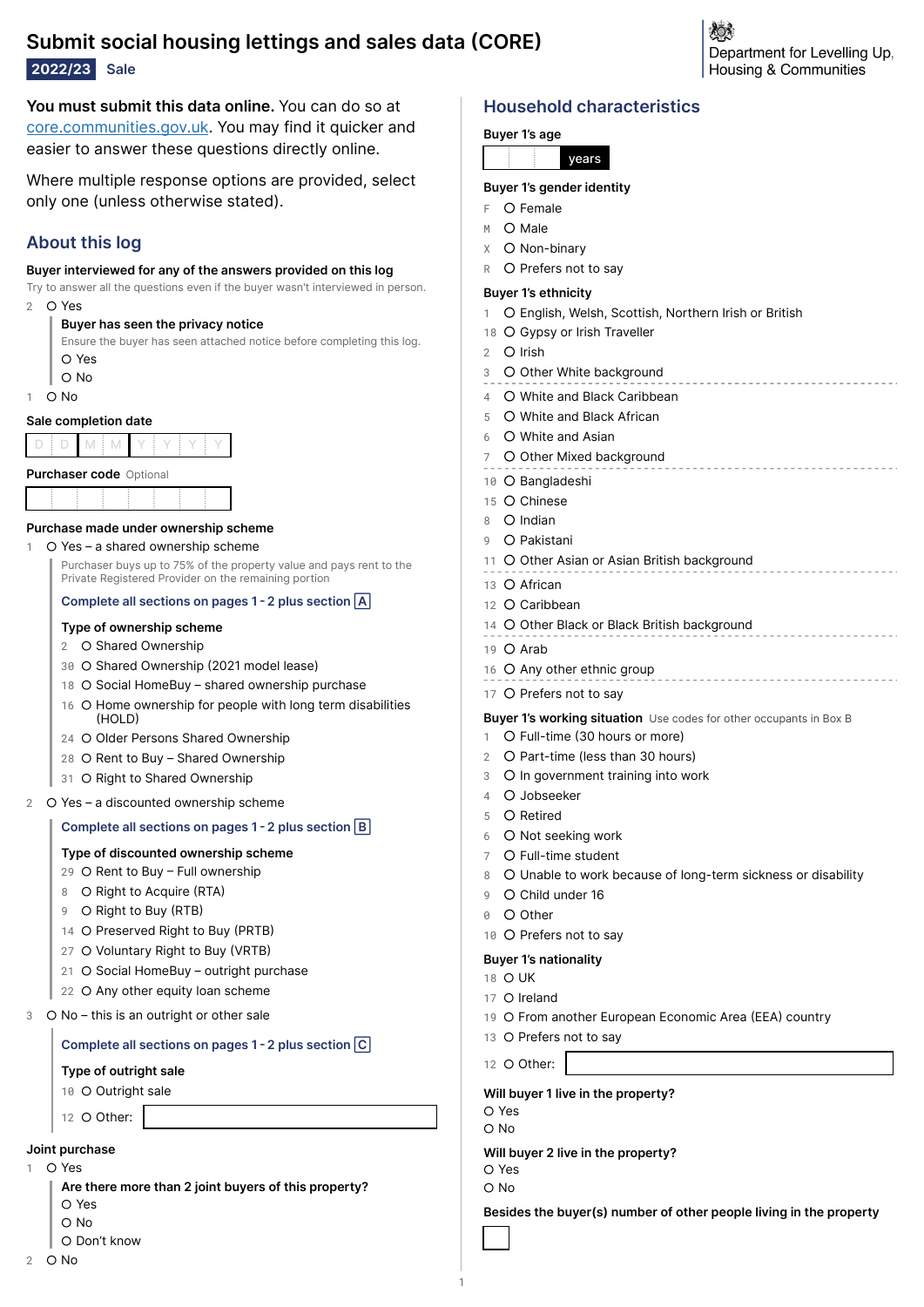### **Other people living in the property (buyer 2 and other occupants)**

|                |       | Relationship to buyer 1 |   |                         | Age   | Gender | Working                    |
|----------------|-------|-------------------------|---|-------------------------|-------|--------|----------------------------|
|                | Child |                         |   | Partner Other Not given | Years | Box A  | Box B                      |
| $\overline{2}$ | ∩     |                         |   |                         |       |        |                            |
| 3              | ∩     | ( )                     | ∩ |                         |       |        |                            |
| 4              | ∩     | ∩                       | ∩ |                         |       |        | <b>COL</b><br><b>Color</b> |
| 5              | ∩     | ∩                       | ∩ | ∩                       |       |        | m<br><b>COL</b>            |
| 6              | ∩     | ◠                       | ∩ |                         |       |        |                            |
| 7              | ∩     | ( )                     | ∩ | $\left($ )              |       |        |                            |
| 8              |       |                         |   |                         |       |        |                            |

## **Household needs**

### **Any of the buyers served as a regular in the UK armed forces?**

A regular is somebody who has served in the Royal Navy, the Royal Marines, the Royal Air Force or army full time and does not include reserve forces.

- 1 O Yes
	- **Is the buyer still serving in the UK armed forces**
		- 4  $\bigcirc$  Yes
		- $5$   $\circ$  No the person left up to and including 2 years ago
	- $6$  O No the person left more than 2 years ago
- 7 ⭘ No
- 3 O Buyer prefers not to say
- 8 O Don't know

### **Are any of the buyers a spouse or civil partner of a UK armed forces regular who died in service within the last 2 years?**

- 4  $\bigcirc$  Yes
- 5 O No
- 6 O Buyer prefers not to say
- 7 O Don't know

### **Does anyone in the household have a disability?**

This includes any long-term health condition that has an impact on the person's day-to-day life.

- 1 O Yes
- $2$  O No
- 3  $\bigcirc$  Don't know

### **Does anyone in the household use a wheelchair?**

This can be inside or outside the home.

- 1 O Yes
- 2  $\circ$  No
- 3 O Don't know

## **Household situation**

### **Buyer 1's previous tenure**

- 6 O Living with family or friends
- O Local authority tenant
- 2 O Private registered provider or housing association tenant
- 3 O Private tenant
- 5 O Owner occupier
- 7 O Temporary accommodation
- 4 O Tied home or renting with job
- 9 O Other

### **Postcode of last settled home Local authority** If postcode unknown

or

### **Organisations buyers were registered with**

Tick all that apply

- ▢ Help to Buy agent
- ▢ Local authority

### $\Box$  Their private registered provider (PRP) – housing association

 $\Box$  Other private registered provider (PRP) – housing association

### **Property information**

### **Type of unit**

- 1 O Flat or maisonette
- 2 O Bedsit
- 3 O House
- 4 O Bungalow
- 9 O Other:
- 

### **Type of building**

- 1 O Purpose built
- 2 O Converted from previous residential/non-residential property

or

### **Property built or adapted to wheelchair-user standards**

- 1 O Yes
- $2$  O No
- 3 O Don't know

### **Number of bedrooms**

For bedsits, enter '1'.



### **Income, benefits and outgoings**

### **Buyer 1's gross annual income**

Include any income after tax from: employment, pensions or UC. Don't include: NI contributions and tax, housing benefit, child benefit or council tax support.



### **Buyer 1's income used for mortgage application**

⭘ Yes

⭘ No

### **Buyer 2's gross annual income**

Include any income after tax from: employment, pensions or UC. Don't include: NI contributions and tax, housing benefit, child benefit or council tax support.



### **Buyer 2's income used for mortgage application**

⭘ Yes ⭘ No

# **Housing-related benefits buyers received before purchase**

⭘ Housing benefit

- ⭘ Universal Credit housing element
- ⭘ Neither

⭘ Don't know

### **Buyer's total savings before any deposit paid**

Enter their total savings to the nearest £10.

 $\mathbf{f}$  , and  $\mathbf{f}$  , and  $\mathbf{f}$  ,  $\mathbf{f}$  ,  $\mathbf{f}$  ,  $\mathbf{f}$  ,  $\mathbf{f}$  ,  $\mathbf{f}$  ,  $\mathbf{f}$  ,  $\mathbf{f}$  ,  $\mathbf{f}$  ,  $\mathbf{f}$  ,  $\mathbf{f}$  ,  $\mathbf{f}$  ,  $\mathbf{f}$  ,  $\mathbf{f}$  ,  $\mathbf{f}$  ,  $\mathbf{f}$  ,  $\mathbf{f}$  ,  $\mathbf$ 

### **Have any of the buyers previously owned a property?**

- 1 O Yes
- $2$  O No
- 3 O Don't know

**Postcode Local authority** If postcode unknown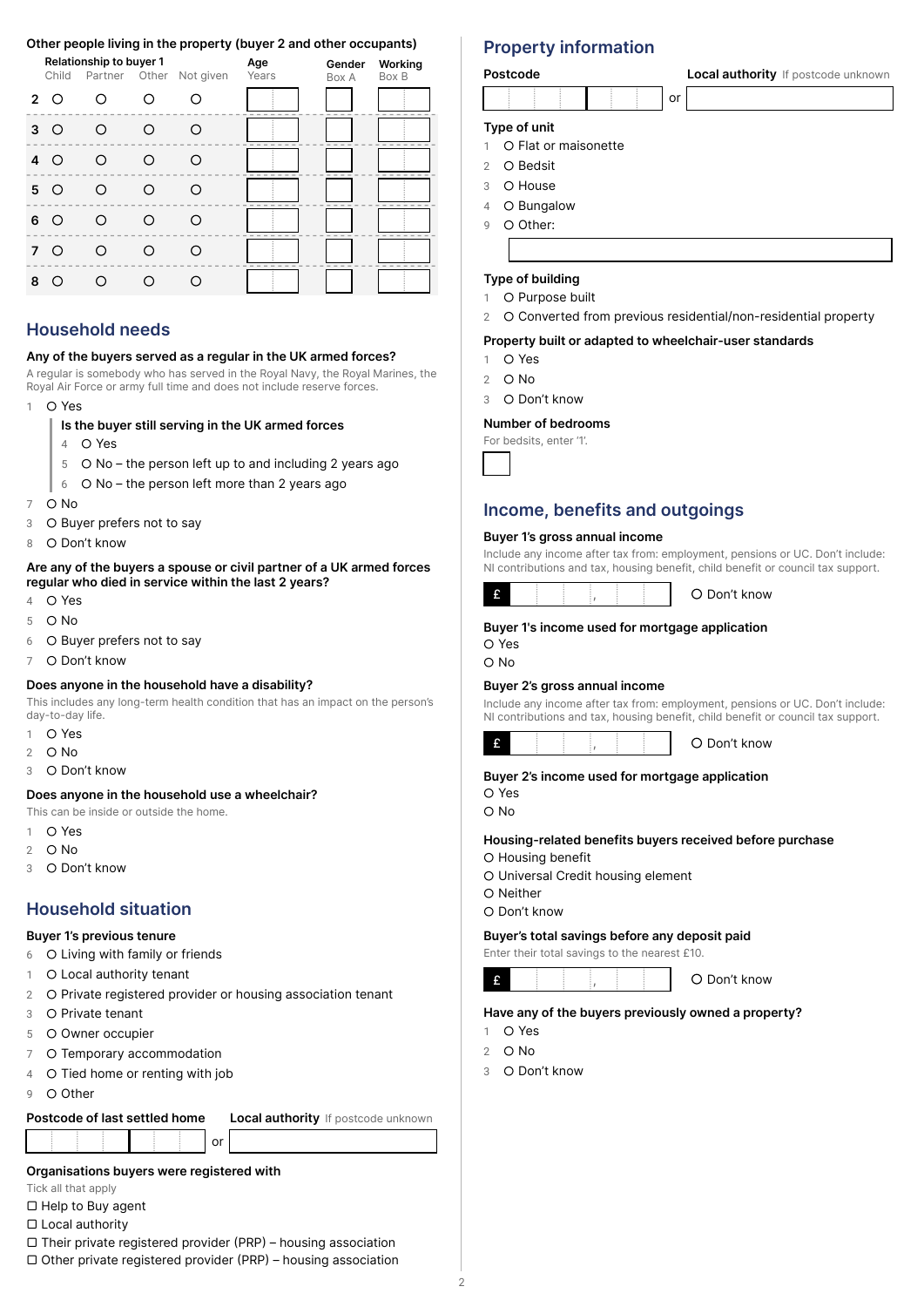# **Sale information – shared ownership**

### **How many years has buyer lived in the property before purchase**

Round up to the nearest year. Enter '0' If the buyers haven't been living in property.

years

### **Staircasing transaction**

 $1$   $\bigcirc$  Yes

**Percentage of property bought in staircasing transaction** % **Percentage of property buyer now owns in total**

- 2 O No
- 3 O Don't know

### **Resale**

If the social landlord previously sold the property to another buyer and is now reselling it, tick 'Yes'. If this is the first time the property has been sold, tick 'No'.

- $1 \cap Y$ es
- $2$  O No

| Contract exchange date                |  |  |  |  |
|---------------------------------------|--|--|--|--|
|                                       |  |  |  |  |
| Practical completion or handover date |  |  |  |  |
|                                       |  |  |  |  |

### **Rehoused under a 'local authority nominations agreement'**

A local authority nominations agreement is a written agreement between a local authority and private registered provider (PRP) that some or all of its sales vacancies are offered to local authorities for rehousing.

- 1 O Yes
- $2$  O No
- 3 O Don't know

### **Buyer was a private registered provider, housing association or local authority tenant immediately before this sale**

1 O Yes

### **Number of bedrooms in previous property**

For bedsits, enter '1'.

### **Previous property type**

- 1 O Flat or maisonette
- 2  $\circ$  Bedsit
- 3 O House
- 4 O Bungalow
- 9 O Other

### **Previous tenure of the buyer**

- 2 O Affordable Rent
- 3 O London Affordable Rent
- 1 O Social Rent
- 9 O Other
- 10 O Don't know
- $2$  O No
- 3 O Don't know

### **Full purchase price of the property**

Price of the property before any discounts are applied. For shared ownership, enter the full purchase price paid for 100% equity (this is equal to the value of the share owned by the PRP plus the value bought by the purchaser).

### **Initial percentage equity stake purchased**

Amount of initial equity held by the purchaser. For example, 25% or 50%.



### **Mortgage used for the purchase of this property**

1 O Yes

| Mortgage amount |  |  |
|-----------------|--|--|
|                 |  |  |

**Name of mortgage lender**

**Length of mortgage**



### **Includes extra borrowing**

- 1 O Yes
- $2$  O No
- 3 O Don't know

### $2$   $\circ$  No

**Cash deposit**

Total cash sum paid by the buyer towards the property not funded by mortgage.

### **Cash discount given through Social HomeBuy (if applicable)**



### **Monthly basic rent**

Amount paid before any charges.

|--|

### **Monthly leasehold charges**

For example, service and management charges.

O Yes, enter amount: **E** , **... and ... If**  $\overline{a}$  **No** 

%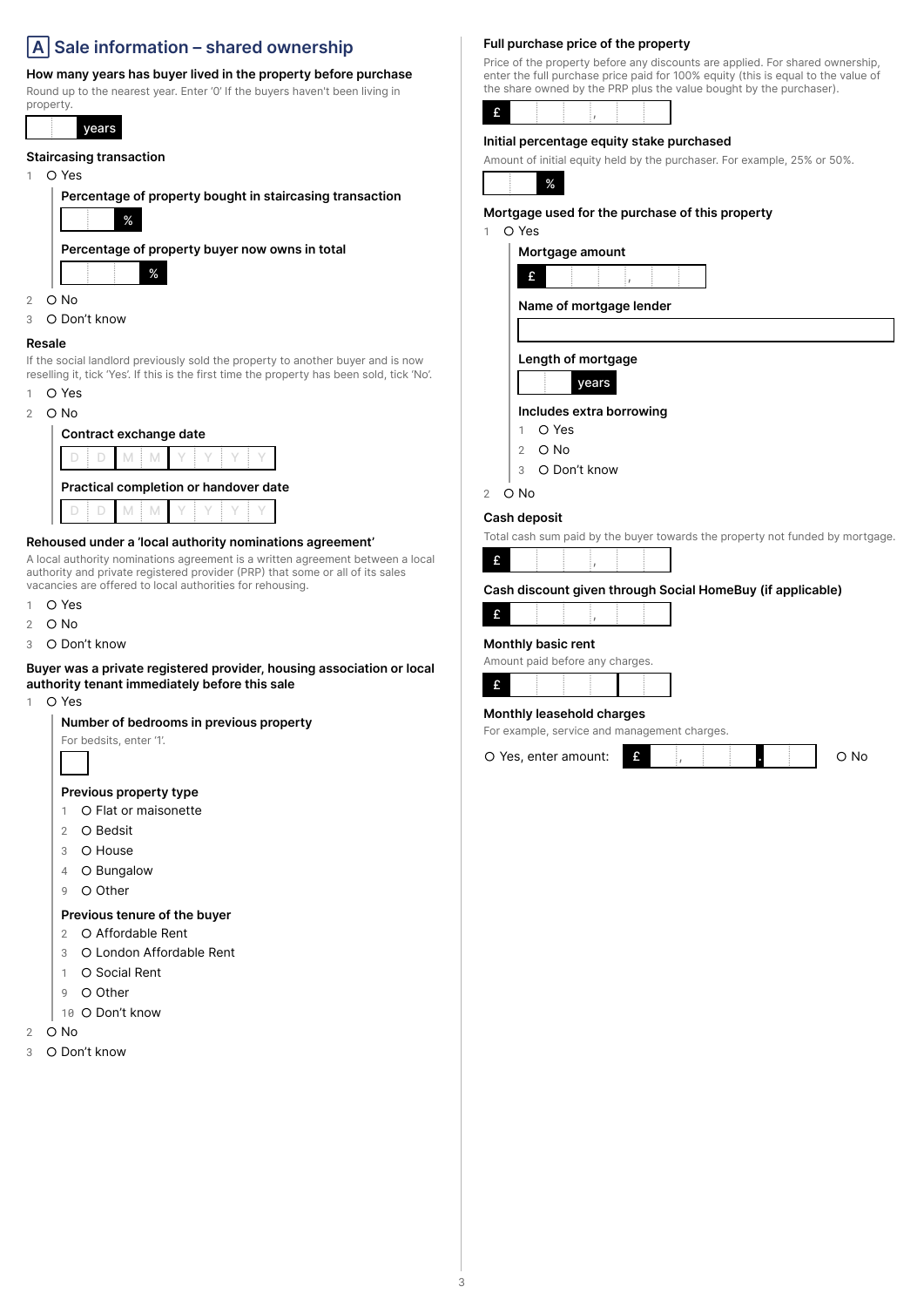# **Sale information – discounted ownership**

### **How many years has buyer lived in the property before purchase**

Round up to the nearest year.

years

### **Full purchase price of the property**

Price of the property before any loans, grants, discounts or subsidies are applied. For Right to Buy (RTB) or Preserved Right to Buy (PRTB) sales, enter the full price of the property without any percentage discount.



### **Amount of any loan, grant, discount or subsidy given**

For all schemes except Right to Buy (RTB), Preserved Right to Buy (PRTB), Voluntary Right to Buy (VRTB) and Rent to Buy.



### **Percentage discount**

For Right to Buy (RTB), Preserved Right to Buy (PRTB) and Voluntary Right to Buy (VRTB). If the discount was capped, enter capped %. If the property is being sold to an existing tenant under the RTB, PRTB or VRTB schemes, enter the % discount from the full market value that is being given.

%

**Mortgage used for the purchase of this property**

# $1 \cap Y$ es **Mortgage amount**  $\mathbf{f}$  , and the set of  $\mathbf{f}$ **Name of mortgage lender Length of mortgage** years **Includes extra borrowing** 1 O Yes  $2 \cap N_0$

- 3 O Don't know
- $2$  O No

### **Cash deposit**

Total cash sum paid by the purchaser towards the property that was not funded by the mortgage. This excludes any grant or loan.



### **Monthly leasehold charges**

For example, service and management charges.

O Yes, enter amount: **E** , **... and ... A** , **... O No** 

# **Sale information – outright sale**

### **Is the buyer a company?**

- 1 O Yes
- 2  $\circ$  No
	- **Will the buyers live in the property?**
	- ⭘ Yes ⭘ No

# **Full purchase price of the property**

 $\mathbf{f}$  , and the set of  $\mathbf{f}$  ,  $\mathbf{f}$ 

**Mortgage used for the purchase of this property**

### 1 O Yes





**Name of mortgage lender**

### **Length of mortgage**



### **Includes extra borrowing**

- 1 O Yes
- $2$  O No
- 3 O Don't know
- $2$   $\circ$  No

### **Cash deposit**

Total cash sum paid by the purchaser towards the property that was not funded by the mortgage. This excludes any grant or loan.

### **Monthly leasehold charges**

For example, service and management charges.

| O Yes, enter amount: |  |  |  |  |  |  | റ No |
|----------------------|--|--|--|--|--|--|------|
|----------------------|--|--|--|--|--|--|------|